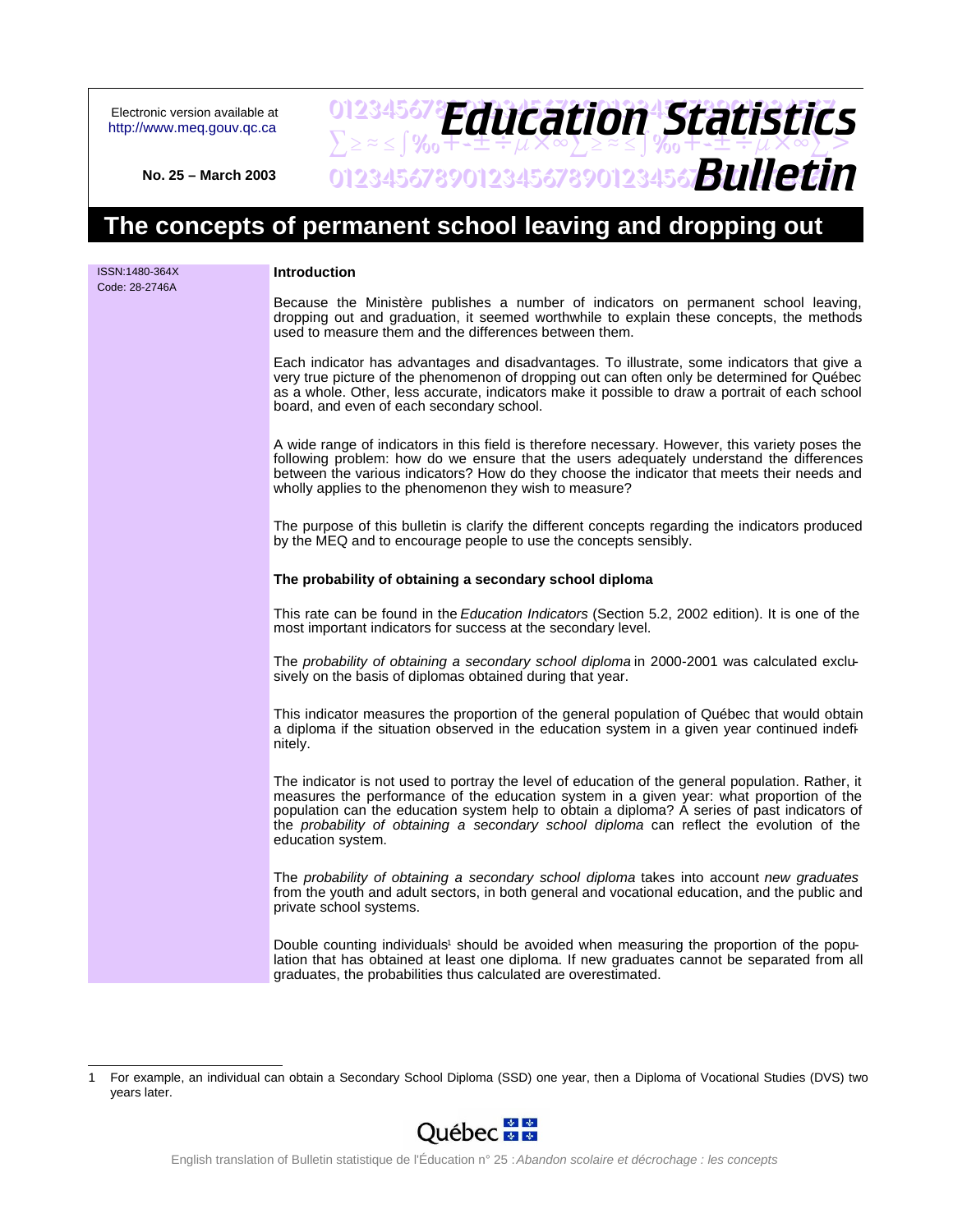In order to count new graduates, access to a data bank containing information on the students' history is necessary. This way, each time a diploma is issued by the Ministère, it will be possible to determine whether the recipient has already obtained a diploma in the past.

Age-group estimates of the population must also be used. The limits of these demographic estimates, which will not be described in detail in this document, ensure that theprobability of obtaining a secondary school diploma can easily be calculated for the entire province, as well as for most administrative regions. However, this indicator cannot be calculated with a satisfactory degree of reliability for the Regional County Municipalities (RCM), the municipalities or the school board territories.

#### **Leaving secondary school without a diploma**

The proportion of individuals leaving school without a diploma, which has long been presented in the Education Indicators, has often been interpreted as a measurement of permanent secondary school leaving. It is important, however, to properly grasp the differences that exist between the various indicators.

Leaving **the youth sector** does not always mean leaving school permanently. Indeed, in some cases, it does not even mean dropping out temporarily. It is possible for a student go directly from the youth sector to the adult sector,<sup>2</sup> in which case there is no interruption or termination of studies.

From a technical perspective, the proportion of a cohort that leaves secondary school without ever obtaining a diploma is the complement of the probability of obtaining a secondary school diploma (see below). If the probability of obtaining measures the probability of an individual obtaining a diploma in his or her life, then its complement measures the probability of an individual **never** obtaining a diploma.

The proportion of a cohort that leaves secondary school without ever obtaining a diploma (overall proportion without age or sector restrictions) is an accurate measurement of the proportion of the general population that would never obtain a diploma if the situation observed in the education system in a given year continued indefinitely.

| Table 1<br>Proportion of a cohort                 |                                                                                                                                                                                                                 | 1981-1982 | 1992-1993 | 1995-1996 | 2000-2001 |
|---------------------------------------------------|-----------------------------------------------------------------------------------------------------------------------------------------------------------------------------------------------------------------|-----------|-----------|-----------|-----------|
| leaving secondary school<br>without a diploma (%) | Proportion of a cohort of students that:<br>• never obtains a diploma                                                                                                                                           | 27.9      | 17.9      | 11.8      | 17.5      |
|                                                   | • leaves the youth sector without a<br>diploma                                                                                                                                                                  | 34.0      | 36.3      | 29.6      | 31.7      |
|                                                   | • does not obtain a diploma in the youth<br>sector or before the age of 20 in the<br>adult sector                                                                                                               | 33.5      | 33.8      | 26.5      | 28.3      |
|                                                   | In other words, the complement of the probability of obtaining a secondary school diploma<br>measures the probability of dying before obtaining a diploma (e.g. 17.5 % in 2000-2001).                           |           |           |           |           |
|                                                   | The complement of the probability of obtaining a secondary school diploma in the youth sector<br>measures the probability of leaving the youth sector before obtaining a diploma (e.g. 31.7 % in<br>2000-2001). |           |           |           |           |
|                                                   | The complement of the probability of obtaining a secondary sobool diplame before the age of                                                                                                                     |           |           |           |           |

e complement of the *probability of obtaining a secondary school diploma before the* 20 measures the probability of reaching the age of 20 before obtaining a diploma (e.g. 28.3 % in 2000-2001).

English translation of Bulletin statistique de l'Éducation n° 25 : Abandon scolaire et décrochage : les concepts

<sup>2</sup> In some school boards, students enrolling in vocational education are considered to be entering the adult sector.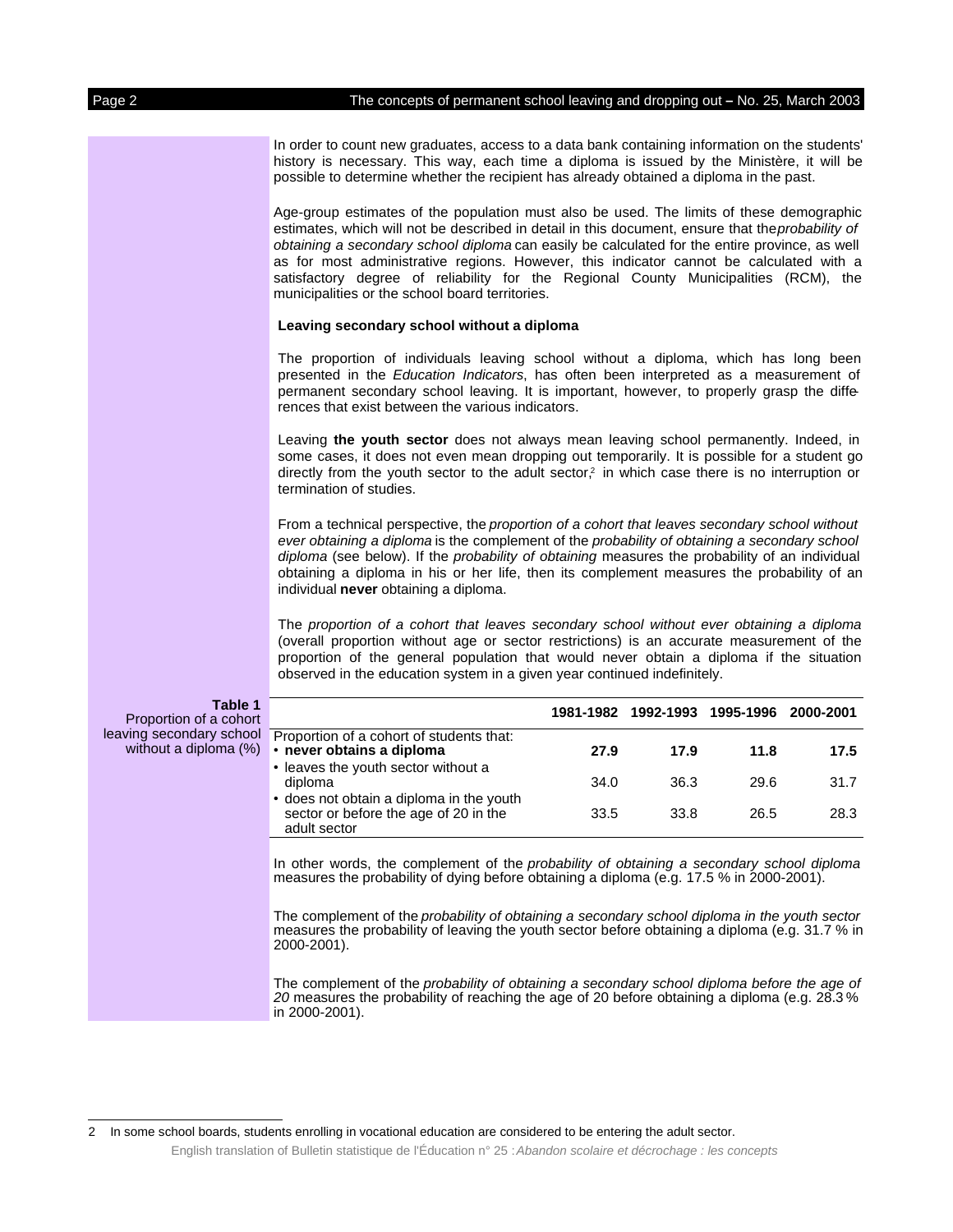#### **The dropout rate**

"Dropouts" are people who do not have a secondary school diploma and do not attend school. The *dropout rate*<sup>3</sup> has been published in the Education Indicators since 2000. This statistic measures as accurately as possible the proportion of dropouts at a given age, or the proportion of people, compared to the total population, who are neither secondary school graduates nor enrolled in the education system. As calculated in the Education Indicators, the dropout rate is always expressed according to age, so there is no general rate for the entire population of Québec, but rather a series of dropout rates; the rate for 16-year-olds, for 17 year-olds, for 24-year-olds, for 30-year-olds, etc.

| Table 2                 |              | 1985 | 1990 | 1995 | 2000 |
|-------------------------|--------------|------|------|------|------|
| Dropout rate<br>$(\% )$ | 15-year-olds | 4.8  | 4.0  | 4.0  | 3.1  |
|                         | 16-year-olds | 8.5  | 11.0 | 5.2  | 5.2  |
|                         | 17-year-olds | 14.9 | 15.8 | 10.2 | 11.4 |
|                         | 18-year-olds | 22.5 | 23.6 | 16.3 | 16.6 |
|                         | 19-year-olds | 25.4 | 25.4 | 20.7 | 19.3 |
|                         | 20-year-olds | 26.9 | 27.5 | 21.3 | 20.8 |
|                         | 21-year-olds | 29.3 | 25.4 | 24.7 | 20.0 |
|                         | 22-year-olds | 30.9 | 24.6 | 25.1 | 21.0 |
|                         | 23-year-olds | 32.8 | 25.6 | 27.0 | 21.4 |
|                         | 24-year-olds | 35.1 | 26.4 | 26.3 | 23.0 |
|                         |              |      |      |      |      |

To calculate the dropout rate, we must begin with an estimate of the general population at a given age (for example, persons aged 17 on September 30, 1998); then, we eliminate from this cohort<sup>4</sup> individuals who have already obtained a secondary school diploma as well as those who still attended school in 1998. In the end, we obtain the number of 17-year-old dropouts for 1998.

The *dropout rate* therefore requires varied and reliable data: an estimate of the general population based on age; the number of new graduates based on age; the number of individuals not holding secondary school diplomas enrolled in the secondary or college level<sup>5</sup> also based on age.

The dropout rate describes the current situation of the general population. In its current form, it can be calculated for all of Québec, but not for the administrative regions, RCMs, municipalities or school board territories.

Using the same definition of dropping out, but an entirely different calculation method, a similar indicator can be developed from surveys.

A census, survey or Labour Force Survey (LFS) could, with the appropriate questions, give an estimate of the proportion of dropouts in the general population. However, these methods all have limitations: the census takes place only once every five years; the samples of surveys or Labour Force Surveys are too small to be useable at the regional, local, or even provincial level (if statistics by age are required, for example).

<sup>3</sup> For a more detailed account of the method used to calculate this indicator, please see Bulletin No.14: André Lespérance, Pierre Ducharme and Diane Foucault. Dropping Out of School, March 2000.

A cohort consists of individuals born over a given one-year period. In many statistics from the field of education, age is defined accor ding to one's age on September 30; for example, people 17 years of age on September 30, 1998 were all born between October 1, 1980 and September 30, 1981.

<sup>5</sup> In the past, it was simple to attend college without having obtained a secondary school diploma, though it is not common today. A deci sion was made not to consider these students as secondary school "dropouts."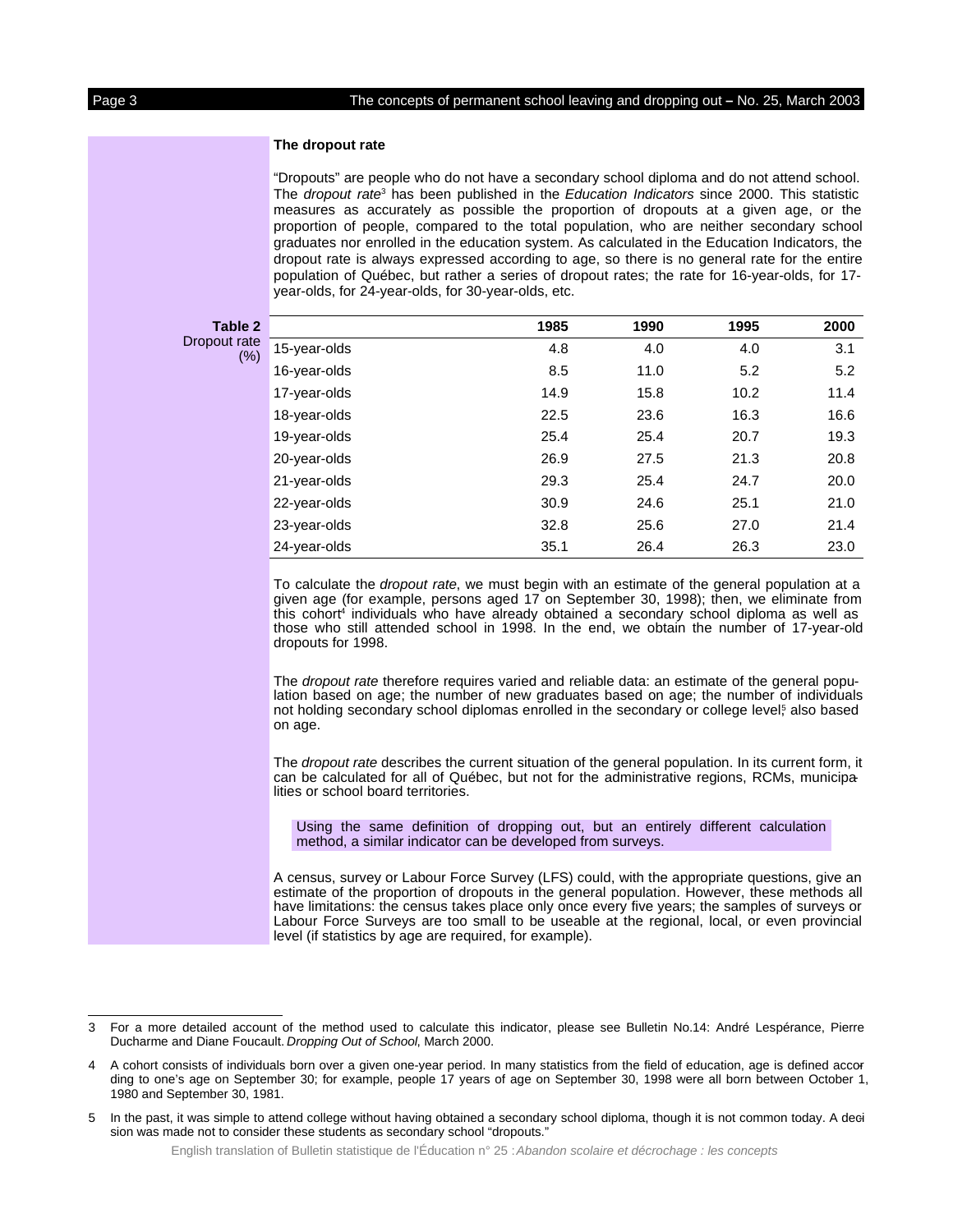Page 4 The concepts of permanent school leaving and dropping out **–** No. 25, March 2003

| Table 3<br>Dropout rate     |                                                                                                                                                                                                                                                                                                                                                                                                                                                                                                          | $15-19$ years | 20-24 years | 25-29 years |
|-----------------------------|----------------------------------------------------------------------------------------------------------------------------------------------------------------------------------------------------------------------------------------------------------------------------------------------------------------------------------------------------------------------------------------------------------------------------------------------------------------------------------------------------------|---------------|-------------|-------------|
| and simplified dropout rate | Dropout rate (MEQ)                                                                                                                                                                                                                                                                                                                                                                                                                                                                                       | 11.4%         | 22.4%       | 26.4%       |
| in 1998                     | Dropout rate (LFS)                                                                                                                                                                                                                                                                                                                                                                                                                                                                                       | 7.7%          | 14.0%       | 15.2%       |
|                             | <b>Diference</b>                                                                                                                                                                                                                                                                                                                                                                                                                                                                                         | 3.7           | 8.4         | 11.2        |
|                             | Lastly, the sampling is never perfect, especially in the case of dropouts, who are less inclined<br>than the general population to respond to surveys.                                                                                                                                                                                                                                                                                                                                                   |               |             |             |
|                             | In this context, the <i>dropout rate</i> (obtained through a survey, census or LFS) should not be<br>used to describe the phenomenon of dropping out, even if the rate thus calculated is<br>conceptually accurate, when a more accurate, albeit more complex, method can be used.                                                                                                                                                                                                                       |               |             |             |
|                             | Statistics Canada and Human Resources Development Canada worked together on the Youth<br>in Transition Survey (YITS). The dropout rate calculated for 20-year-olds in Québec in 1999<br>was 16.0%, <sup>6</sup> while the corresponding dropout rate published in the Education Indicators was<br>19.4%.                                                                                                                                                                                                 |               |             |             |
|                             | The probability of obtaining a secondary school diploma after seven years                                                                                                                                                                                                                                                                                                                                                                                                                                |               |             |             |
|                             | This indicator, although it can be calculated for all of Québec, was created to establish a por<br>trait of the situation in the school boards. It measures the proportion of students newly enrolled<br>in Secondary I who will have obtained a secondary school diploma seven years later?                                                                                                                                                                                                             |               |             |             |
|                             | For example, 72.1% of the students newly enrolled in Secondary I on September 30, 1994<br>throughout Québec will have obtained a secondary school diploma in the following seven<br>years, or before the end of the 2000-2001 school year. This is a portrait of the current<br>situation, as this cohort experienced it.                                                                                                                                                                                |               |             |             |
|                             | This indicator is calculated over a relatively long period; consequently, it is not so much the<br>current situation that is measured as that of the last seven years <sup>8</sup>                                                                                                                                                                                                                                                                                                                       |               |             |             |
|                             | Another problem with this method is that the indicator cannot be calculated accurately for each<br>school. This is because graduates are automatically associated with the school board where<br>they first enrolled in Secondary I, whereas in fact, students sometimes change schools. Thus,<br>if students switch to a second school board, where they remain until graduation, and where<br>they receive most of their secondary education, this second school board will not receive any<br>credit. |               |             |             |
|                             | The complement of the probability of obtaining a secondary school diploma after seven years<br>cannot be defined as a dropout rate for 19-year-olds. <sup>9</sup> In fact, if 27.9% of the students enrolled<br>in Secondary I in 1994 still had not graduated in 2000-2001, this indicator does not make it<br>possible to distinguish those who were continuing their studies (continuers) from those who<br>were absent from the education system (dropouts).                                         |               |             |             |
|                             | The proportion of dropouts among school leavers                                                                                                                                                                                                                                                                                                                                                                                                                                                          |               |             |             |
|                             | The success plan seeks to measure the performance of educational institutions. One of the<br>indicators developed for this purpose determines the proportion of dropouts (or individuals<br>who have temporarily or permanently left the Québec secondary education system without a<br>diploma) among school leavers (those individuals who have left secondary school with or<br>without a diploma).                                                                                                   |               |             |             |
| 6                           | Statistics Canada. At a Crossroads: First Results for the 18- to 20-Year-Old Cohort of the Youth in Transition Survey January 2002,<br>page 27. The dropout rate concept used by Statistics Canada is more or less similar to the concept used for the Education Indicators.                                                                                                                                                                                                                             |               |             |             |

- 7 There are variants for calculating the same proportion after five or six years of studies.
- 8 Considering the long observation period, an estimate (per school board) of the school leavings that can be attributed to immigration or death must be made in order to be able to separate these demographic school leavings from those related only to dropping out (leaving without a diploma).
- 9 Around 19 years old, or 7 years after accessing secondary school, normaly at 12 years old.

English translation of Bulletin statistique de l'Éducation n° 25 : Abandon scolaire et décrochage : les concepts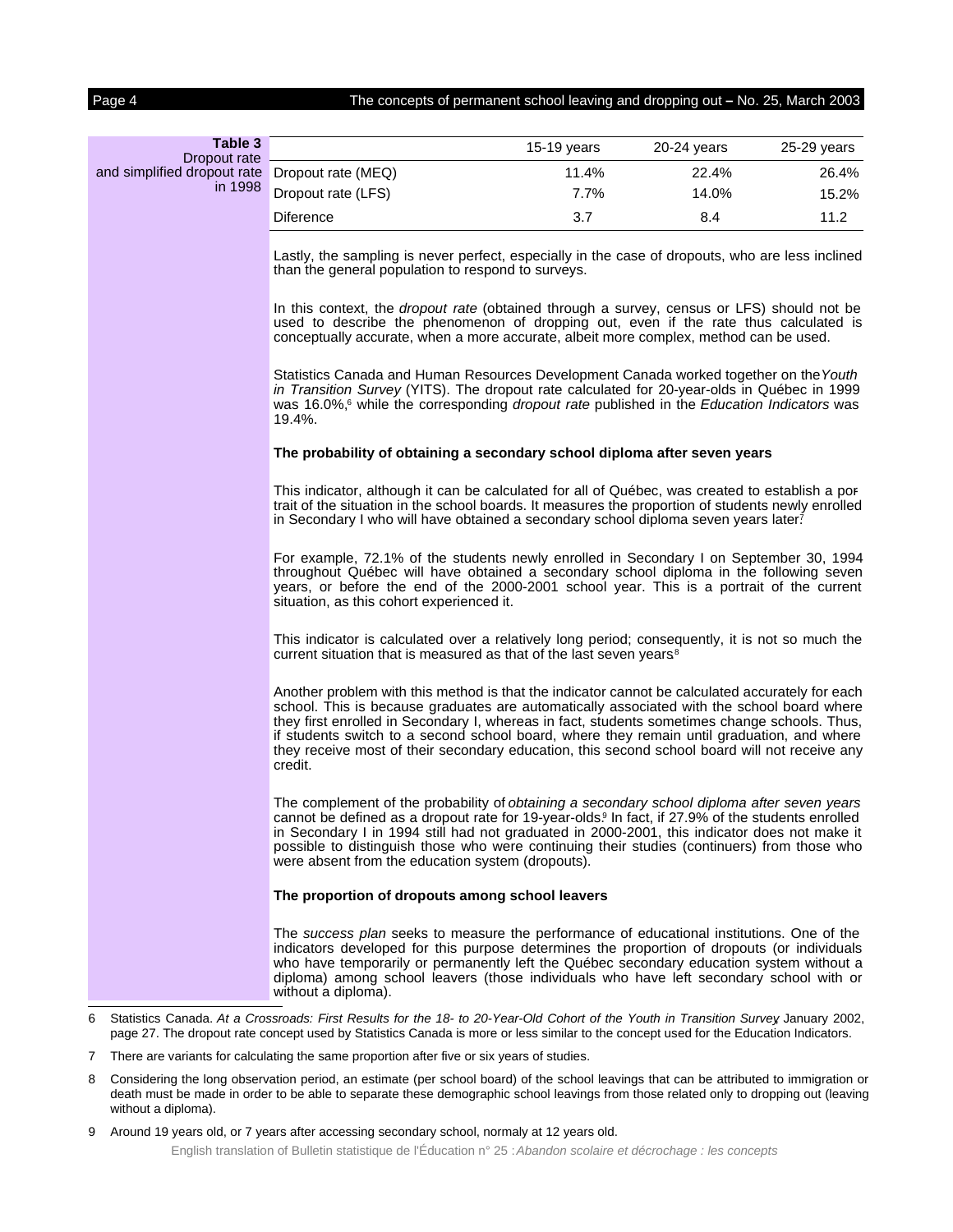Page 5 The concepts of permanent school leaving and dropping out **–** No. 25, March 2003

| Table 4<br>Proportion of dropouts               |                                                                                                                                                                                                                                                                                                                                                                                                                                                                                                                                                                                                                                                                      |                              | 1999-2000 | 2000-2001 |
|-------------------------------------------------|----------------------------------------------------------------------------------------------------------------------------------------------------------------------------------------------------------------------------------------------------------------------------------------------------------------------------------------------------------------------------------------------------------------------------------------------------------------------------------------------------------------------------------------------------------------------------------------------------------------------------------------------------------------------|------------------------------|-----------|-----------|
| among school leavers<br>- some examples<br>(% ) | All of Québec (all networks)                                                                                                                                                                                                                                                                                                                                                                                                                                                                                                                                                                                                                                         |                              | 23.9      | 24.7      |
|                                                 | All school boards <sup>1</sup>                                                                                                                                                                                                                                                                                                                                                                                                                                                                                                                                                                                                                                       |                              | 26.4      | 27.2      |
|                                                 | Commission scolaire des Monts-et-Marées (711)                                                                                                                                                                                                                                                                                                                                                                                                                                                                                                                                                                                                                        |                              | 18.5      | 19.3      |
|                                                 | Polyvalente Armand-Saint-Onge, Amqui (711021)                                                                                                                                                                                                                                                                                                                                                                                                                                                                                                                                                                                                                        |                              | 11.2      | 15.5      |
|                                                 | <sup>1</sup> Excluding the Cree and Kativik School Boards and the Commission scolaire du Littoral.                                                                                                                                                                                                                                                                                                                                                                                                                                                                                                                                                                   |                              |           |           |
|                                                 | In the above table, the <i>proportion of dropouts among school leavers</i> rose almost a percentage<br>point between 1999-2000 and 2000-2001 throughout Québec, at all the school boards and at<br>the Commission scolaire des Monts-et-Marées. However, when this proportion is calculated<br>for one school of this school board, it increases by more than four points. This example, which<br>takes the current situation of this school into account, shows that the proportion of dropouts at<br>a particular school can vary substantially from one year to the next.                                                                                         |                              |           |           |
|                                                 | An indicator calculated at the local level (school board, school) must be used with caution.<br>Furthermore, it applies only to schools that offer the second cycle of the secondary level. In<br>fact, individuals leaving Secondary Cycle One can be leavers only without a diploma <sup>10</sup> since a<br>diploma cannot be obtained at that level! For these Cycle One secondary schools, the<br>proportion of dropouts among school leavers would necessarily be 100%, which is a<br>disconcerting result to say the least: not because the calculation is inaccurate or incorrect, but<br>because such an indicator is not valid in this particular context. |                              |           |           |
|                                                 | Since secondary schools must deal with students from different socioeconomic environments,<br>and some of these environments have a more positive effect on educational success than<br>others, this indicator is determined for a group of schools with similar socioeconomic<br>environments. The proportion of dropouts among school leavers therefore helps a school<br>compare its situation to other schools similar to it.                                                                                                                                                                                                                                    |                              |           |           |
|                                                 | Other factors also influence the calculation of the proportion of dropouts among school<br>leavers. These include methodology <sup>11</sup> and educational factors that are not taken into<br>consideration. The selection of students by private educational institutions and public schools<br>offering specialized programs (sports-studies, international education program, etc.) probably<br>has an adverse affect on the drop-out level on schools that lose many of their best students to<br>schools that select their students.                                                                                                                           |                              |           |           |
|                                                 | The proportion of dropouts from many French-language secondary schools <sup>2</sup> is, to varying<br>degrees, affected by these transfers of the best students. Thus, there are limits to the<br>comparability of educational institutions, even when the socioeconomic environments are<br>taken into account.                                                                                                                                                                                                                                                                                                                                                     |                              |           |           |
| For further information:                        | DRSI<br>or Pierre Ducharme                                                                                                                                                                                                                                                                                                                                                                                                                                                                                                                                                                                                                                           | 418 643-6899<br>418-644-8697 |           |           |

<sup>10</sup> The term school leaver does not apply to students finishing their Secondary III in a school that offers only the first cycle of the secondary level, and continuing their secondary education at another institution that offers the second cycle. Rather, school leavers are students attending an institution in a given year but no longer attending any institution in the secondary system the following year (or students who have obtained their diploma, if issued by the institution).

<sup>11</sup> Contrary to the calculation of the probability of obtaining a secondary school diploma after seven years, there are no estimations made following leavers due to emigration or mortality. They are interpreted as leavers without a diploma. Consequently, the drop-out level among early school-leavers is overvalued slightly, notably in the case of certain English schools where emigration out of Quebec has a higher incidence.

<sup>12</sup> Secondary schools in remote regions (Bas-Saint-Laurent, Gaspésie-Îles-de-la-Madeleine, Saguenay-Lac-Saint-Jean, Abitibi-Témisca- mingue, Côte-Nord and Nord-du-Québec) are scarcely affected by this selection and transfers of students.